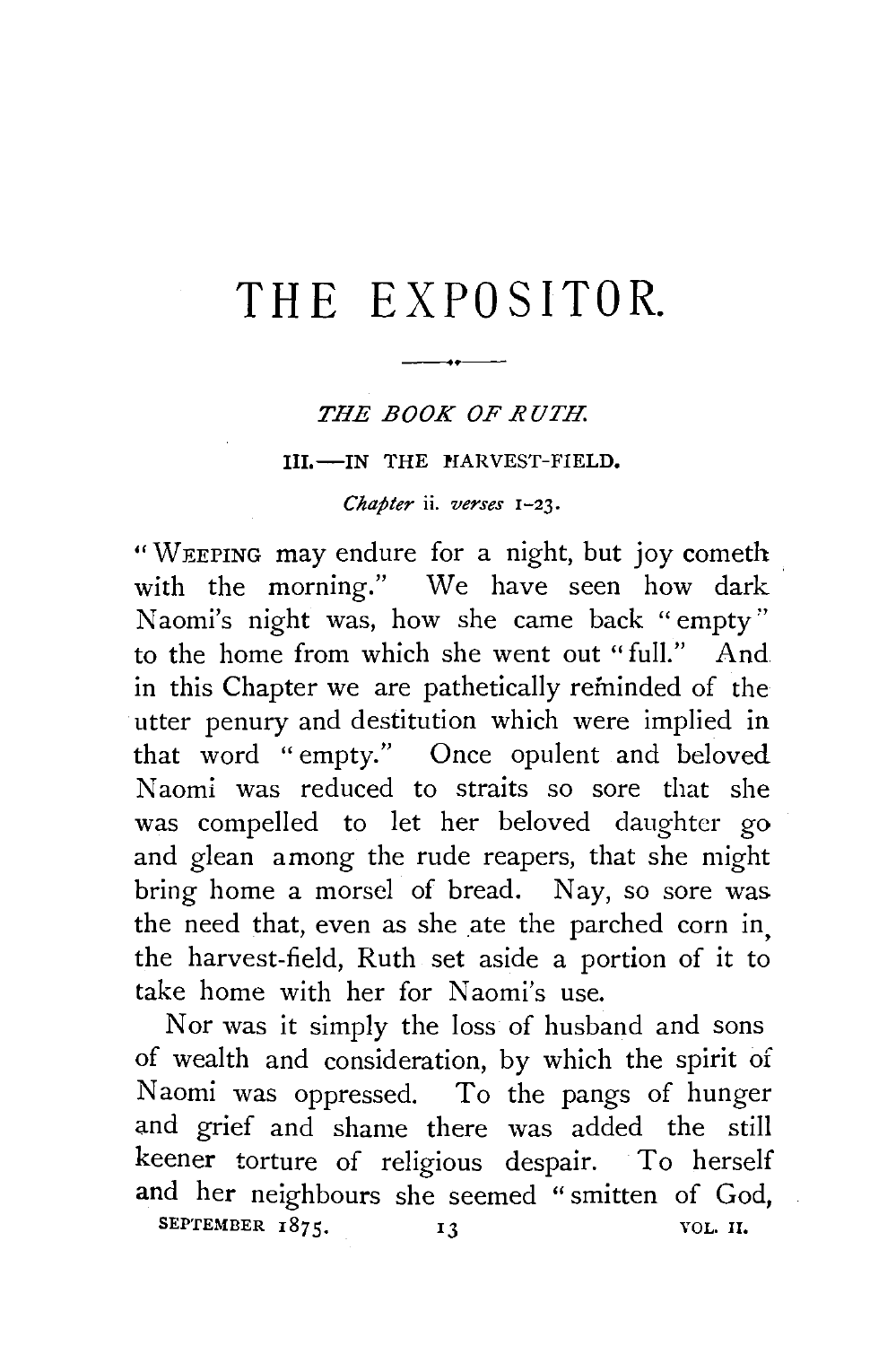and afflicted." And hence she broke into the exceeding bitter cry, " *The Lord* hath testified against me, and *the Almighty* hath afflicted me."

The Lord *had* testified against her and afflicted her. But the judgments of God ever have a purpose of mercy; and we are now to see how his mercy shone through the cloud of judgment, turning night into day.

Among the kinsmen of Elimelech was a certain Boaz, a man who had distinguished himself in war, and who is therefore described, as Gideon and Jephthah are described, as "a valiant hero," *i.e.,* a brave captain or commander, whose military exploits were well known to the men of his generation. It is unfortunate that our Version renders the Hebrew phrase" a mighty man of wealth;" for though Boaz was rich, and was as able in peace as in war, the phrase undoubtedly points to his valour and capacity in the field of battle. His very name means "son of strength;" and, no doubt, his " strength," his vigour of body and of spirit, had been displayed against the enemies of Israel, *i.e.,* the Philistines, with whom there seems to have been almost constant war while Eli was Judge. " None but the brave deserve the fair;" and, considering the time in which they lived, we cannot but be a little glad, for Ruth's sake, that Boaz had proved himself a brave soldier in the stricken field.

But there is a higher courage than that which faces death without fear. This, too, as we shall see, Boaz possessed. He had "the courage of his convictions." When once he saw a course of action to be just and generous, he did not fear to take it, how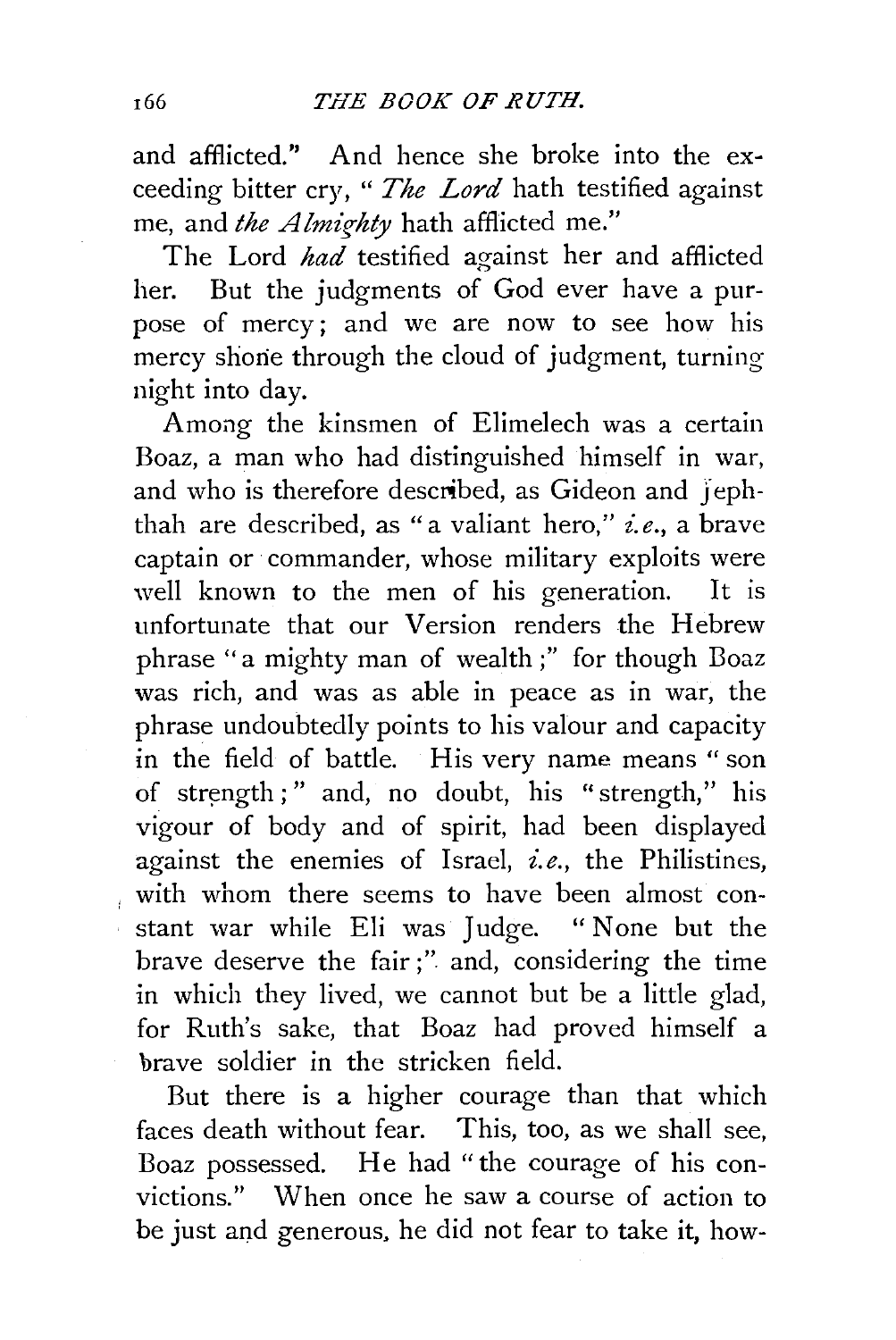ever unusual it was, and though his neighbours had much to say against it. Above all, he was not ashamed of his *religious* convictions. It was as natural to him to express them as it was to breathe. As often as we see him we see that " the law of the Lord is in his heart," that it influenced the whole round and detail of his life.

How came it to pass, then, that a man so bold and generous and pious left Naomi unhelped and uncomforted in the time of her penury and grief? We cannot altogether tell. He may have been absent on military service when she returned from the Field of Moab, and have only got leave of absence, as soldiers then commonly did, during harvest. He may only just have heard the tale of Naomi's sorrows when he met Ruth in the harvestfield. And, indeed, his words to Ruth, " It hath been fully *shewn* me all that thou hast done," imply that he had only *heard* of what most of the other inhabitants of Bethlehem had seen, that he was absent when "all the city was moved" by the return of Naomi.

Moreover, the word rendered " kinsman " in verse 1 means, literally, " acquaintance ; " and though the word "acquaintance" carried more to a Hebrew ear than it does to ours, it implies that Boaz was not a close kinsman of N aomi's husband: it signifies that, while not a near relative, Boaz was  $known$  to the family as belonging to it: they were acquainted with him as one of themselves. In brief, he was a kinsman, but a distant kinsman ; and, before he interfered, he might well wait to see what the nearer kindred would do. As they did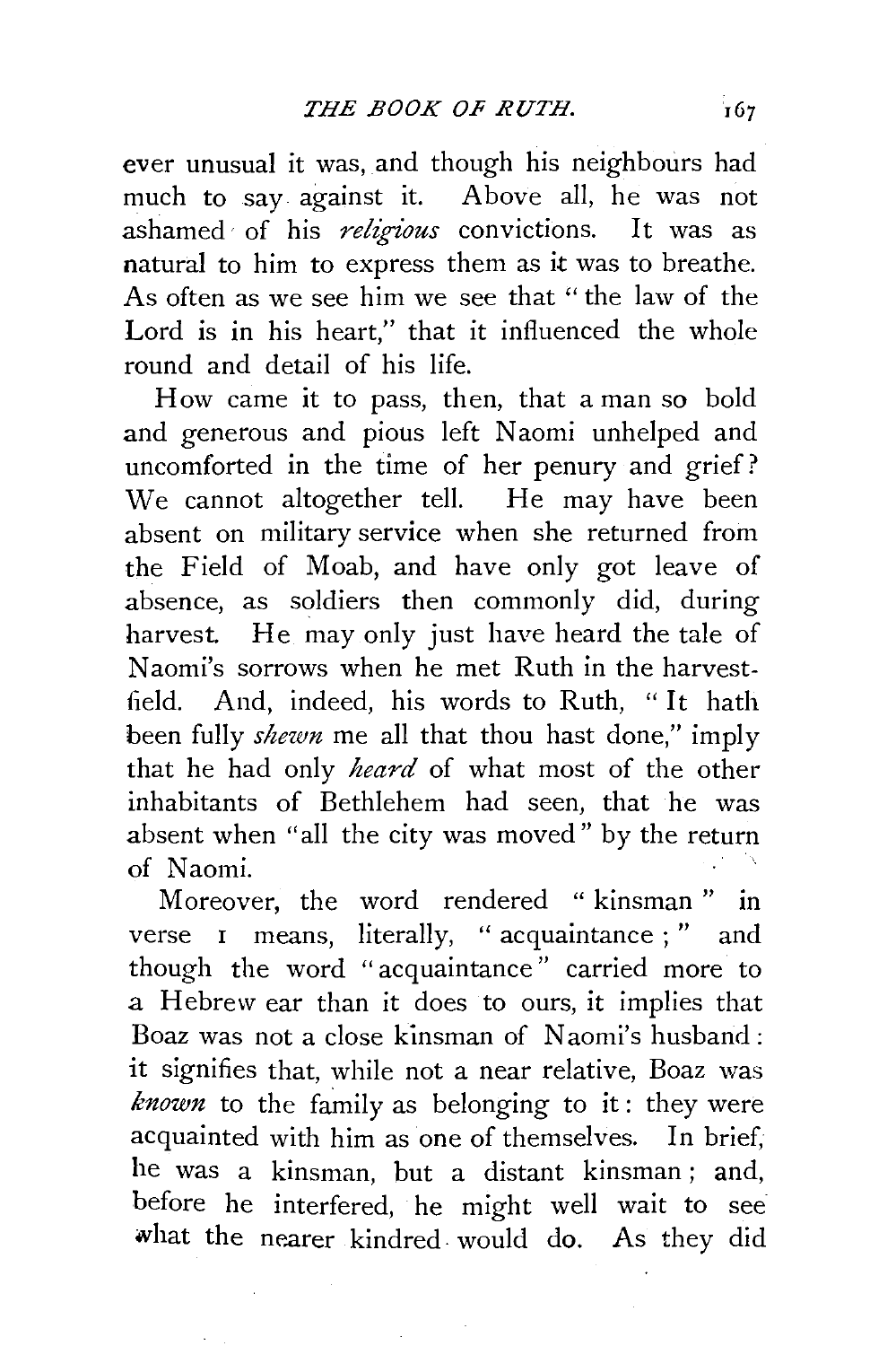exactly nothing, the opportunity of shewing mercy and doing kindness passed over to him.

Nay, by a special act of Providence-so at least the Sacred Narrative implies---this opportunity was brought to his very door. Ruth goes gleaning, and, as a stranger to Bethlehem and its vicinity, she might of course have lit on the fields of an unfriendly owner. But *"her lot met her* in the field of Boaz ; " *i.e.,* she was guided to this field by the hand of Providence. Wandering at her will, going whithersoever she would, God was nevertheless with her and directed her steps.

 $W$ e may be sure that it was not without some hesitation that the modest and gentle Ruth offered to glean after the reapers, and that it was not without much reluctance that Naomi gave her consent. Then, as now, reapers were apt to be vicious and rude. All through this Chapter we can see that Ruth ran grave risk of deadly insult. Boaz strictly enjoins his young men not to "molest," or maltreat, her. Naomi is overjoyed that she need not go into. any other field than that of Boaz, lest, among strangers, she should be insulted or injured. So that we may be sure the cupboard was bare, and that Naomi and Ruth were hard pinched by hunger, before either the one or the other could resolve that the risk should be run. And we must take it as a fresh instance of Ruth's love and fidelity that she would run even this risk rather than sit still while Naomi was in want.

The Chapter gives us, incidentally, a graphic picture of an ancient harvest scene. The field is thick with waving barley. The reapers cut their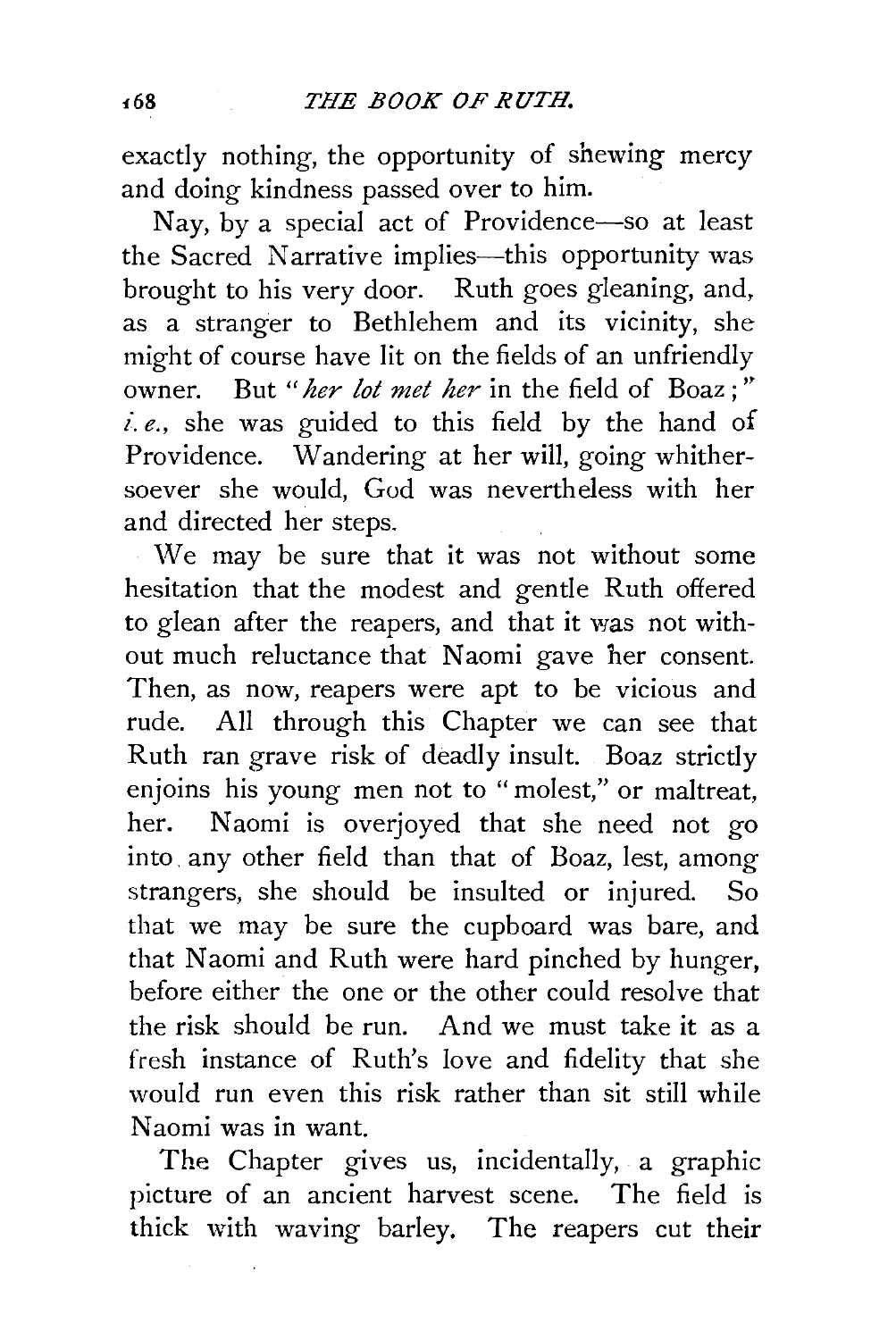way into it with sickles, grasping the ears till their .arms are full. Behind them, the women gather up the armfuls and bind them into sheaves. Still farther in the rear follow the widow and the stranger, who, according to the Hebrew law, have .a right to glean after the reapers. The Overseer is busily urging on the reapers, and granting or refusing admission to the gleaners. Vessels filled, probably, with the rough local wine are at hand, that the heated and thirsty labourers may refresh themselves at need. The "house," with its barns, threshing-floors, and various out-buildings, stands in, or near, the field; and here the weary may rest when the heat and burden of the day prove too great for their strength. Here, too, under the shade of some spreading tree, men and women gather at meal-time, and are supplied with parched corn, and with bread which they dip in a cool and strengthening mixture {)f vinegar and oil and water. As the day advances the Master of the Estate comes to see how the work goes on. With grave pious courtesy he salutes his " young men" with the words " Jehovah be with you;" and they reply, "Jehovah bless thee."<sup>1</sup> He is quick to notice the presence of a stranger, and to inquire who she is and whence she comes. He is careful to shield her from insult and wrong, and to help her in her need. His tone to his yQung men is a fine blending of kindliness with authority, and he shews himself even more careful for their good conduct than for their diligence in their work.

It is a charming scene : and one does not wonder that poets have sung of the beauty, purity, and

 $\cdot$  A somewhat similar scene is suggested in Psalm cxxix. 7, 8.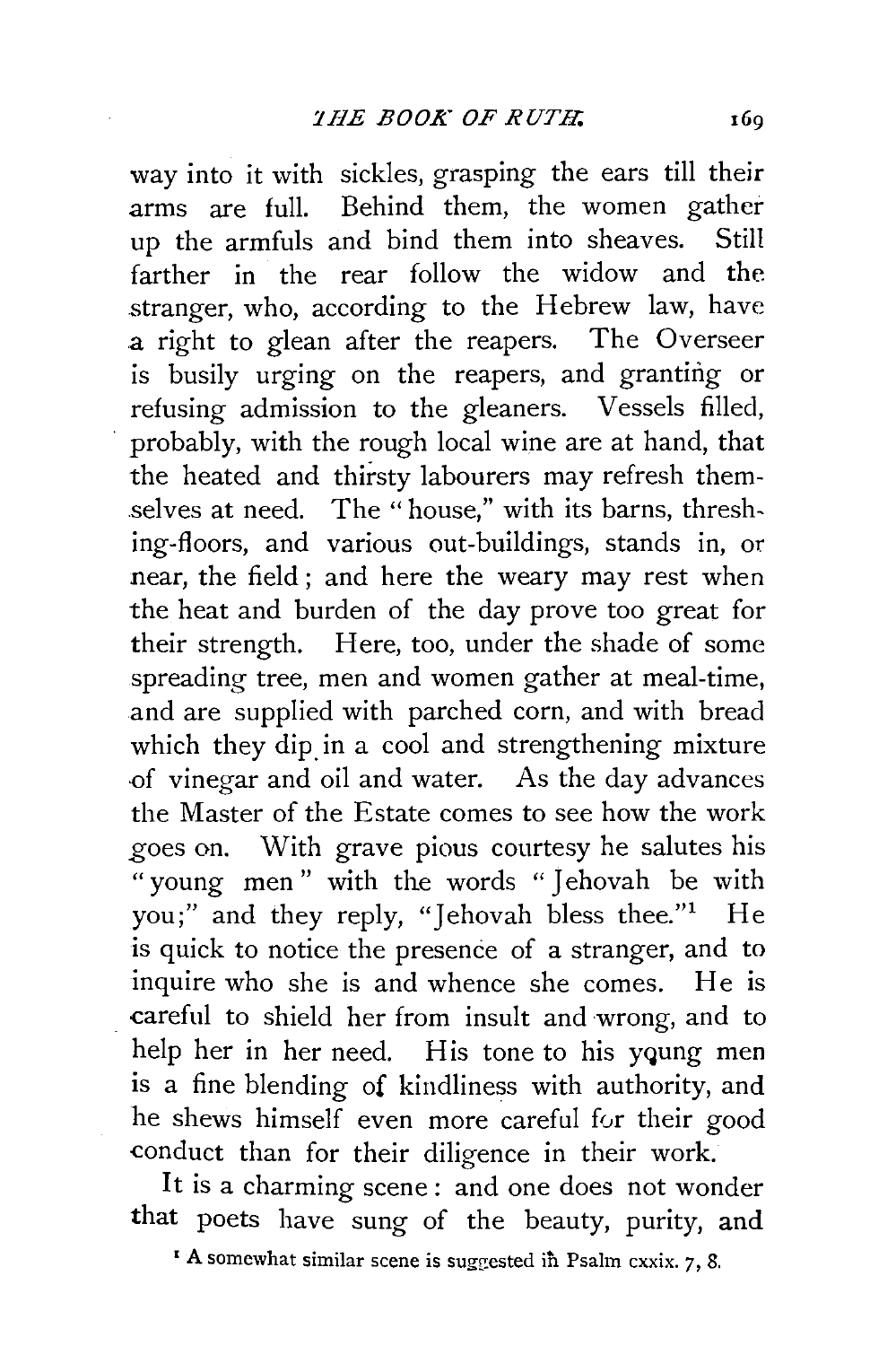simplicity of ,rural life. Nevertheless, one has only to go into country villages, and to wander in the fields where the reapers reap till the sun falls and all the land is dark, to discover that rural life is not so innocent and idyllic as it looks to the poet's eye; that it is marred by at least as much ignorance, vice, and brutal coarseness of speech, manner, and habit, as the life of towns. And even as we gaze on *this*  fair harvest scene, and listen to the pious greetings of master and men, we are again and again reminded of the cruel and deadly lusts which lurk under its fair exterior, and can only the more admire a man like Boaz and a woman like Ruth who move, untainted, through a scene by no means , pure.

The very fact which would be likely to expose Ruth to the clownish jests and insults of the reapers, the fact that she was an alien, conspicuous perhaps by her foreign garb and ornaments, also drew upon her the attention of Boaz. Naturally, so soon as he sees her, he begins to ask of his Overseer who she is and from whence she came. The Overseer's reply shews that he had caught some touch of his master's generous and considerate spirit. He tells Boaz that Ruth is the Moabitish damsel who had come with Naomi to Bethlehem; that, ignorant perhaps of her legal right to glean in any Hebrew field, she had begged his permission to "gather after the reapers;" and he is forward to commend her diligence. She has been hard at work from morning till now, and had only once rested for a few moments in the shed, or " house," set apart for **the**  weary.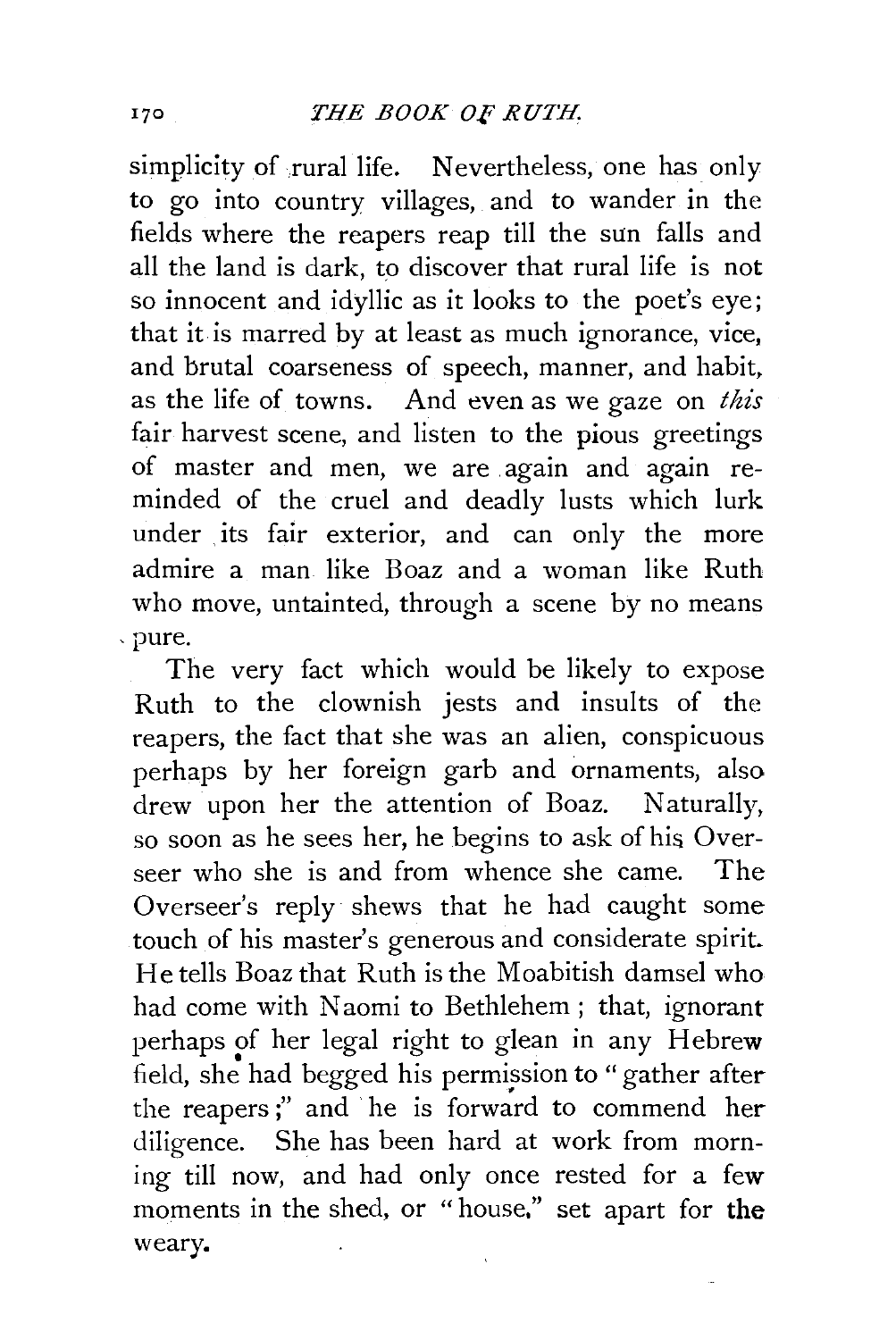Boaz, struck perhaps by the beauty of Ruth and the modesty of her demeanour, and knowing that she is of kin to him, multiplies marks of favour and kindness upon her. She is to remain on his estate, following the reapers from field to field, till the harvest is over. She need fear no rudeness or insult, for he has strictly charged the young men not to " molest," or offend, her. She is to drink freely from the vessels prepared for the reapers, although, as a gleaner, she could have no claim to share with them.

In her humility, Ruth, who had done so much for Naomi, and made so many sacrifices, expects no grace or help from others. Even the slight kindness of Boaz overwhelms her with gratitude. She flings herself at his feet and pours out her thanks for the kindly notice he has taken of an alien and a stranger.

And, as might have been expected, the generous heart of Boaz opens all the wider as he listens to her thanks and learns how unassuming she is, how grateful even for the easy kindness he has shewn her. He knows who she is, and what she has done. And the piety, as well as the generosity, of the man comes out in his reply. "You have left all," he says, "in your love for Naomi,-father, mother, and the land of your nativity. The Lord recompense you for this good deed. As you have come to take refuge under the wings of Israel's God, may He grant you a full reward." Obviously Boaz had the history of his great ancestor in his mind. Like Ruth, Abraham had left all, and gone out into a strange country And to him God had said, "*I* am thy great reward."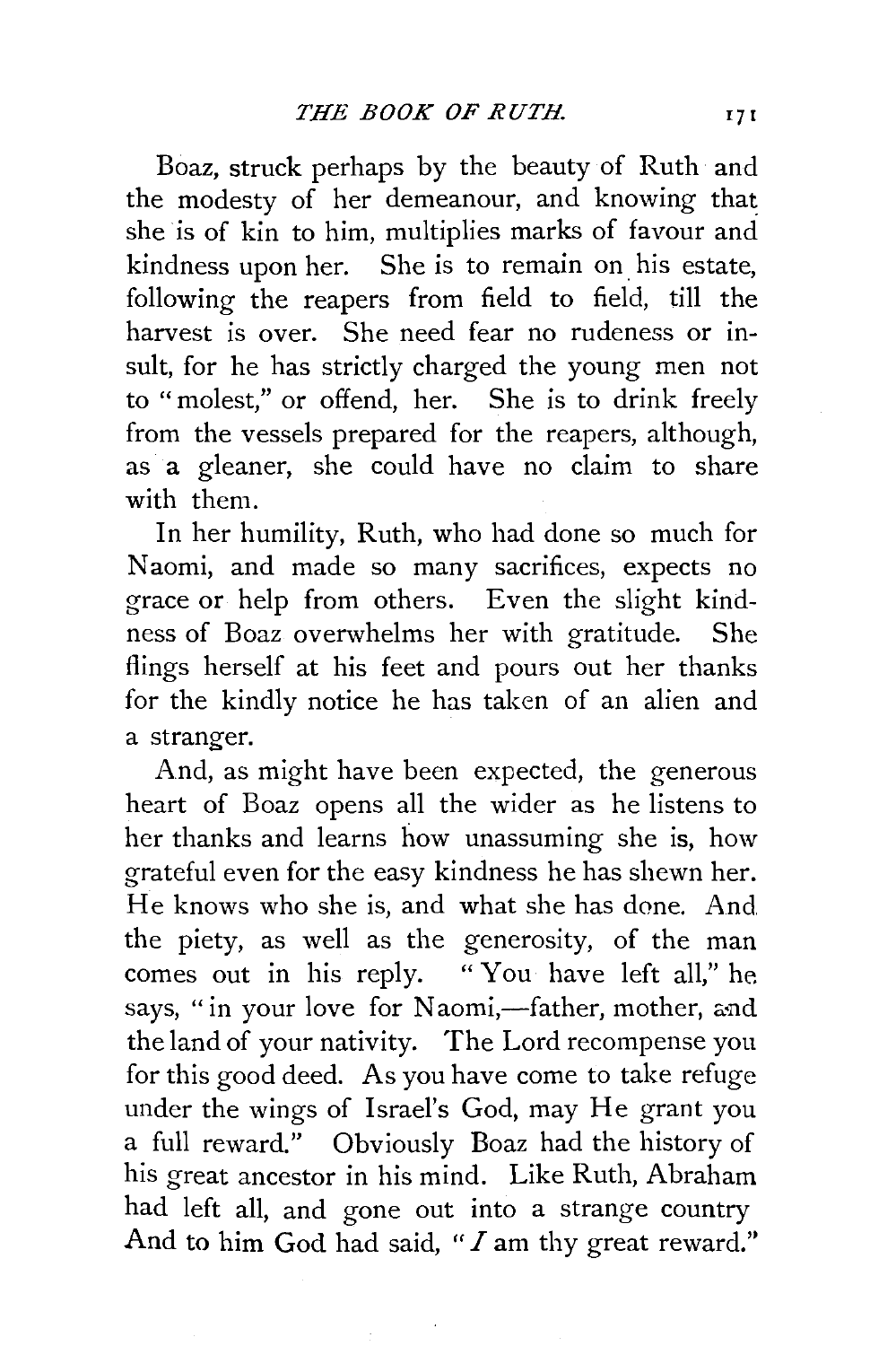May the blessing of faithful Abraham come on faithful Ruth, $-$ this is the wish and prayer of Boaz. He speaks, not as a Hebrew landowner to a Moabitish vagabond and beggar, but, rather, as a Hebrew judge and prophet,-as a prophet who knew that even the stranger who works righteousness and shews kindness is acceptable to God.

The blessing of Boaz fell on the heart of Ruth like showers on the mown grass. Hitherto she had known only sorrow and shame. No Israelite had recognized her, or helped her, or shewn either any appreciation of her noble love for her mother, or any wish to welcome her to the faith and privilege of Israel. To all but Boaz she was simply *"the Moabitess,"*-a stranger to the Covenant, an alien from the Commonwealth. But now the valiant soldier whom all Bethlehem praised, who sat as judge and teacher among his people, blesses her for her goodness, and assures her of the protection and goodwill of the God of Israel. " Thou hast comforted me," she gratefully replies; "thou hast spoken to my very heart, in thus blessing me, the alien, and in naming the Name of thy God upon me."

Ruth utters no reproach against the men of Bethlehem for leaving her in her unprovided loneliness and need ; but the very passion of her gratitude for his friendly recognition must have made Boaz aware of the utter isolation in which she had lived, of the unsympathetic and suspicious element through which she had sadly moved. And his heart warms to her more and more. Here are a virtue, a tenderness. a fidelity, such as he had not found, no, not in Israel ;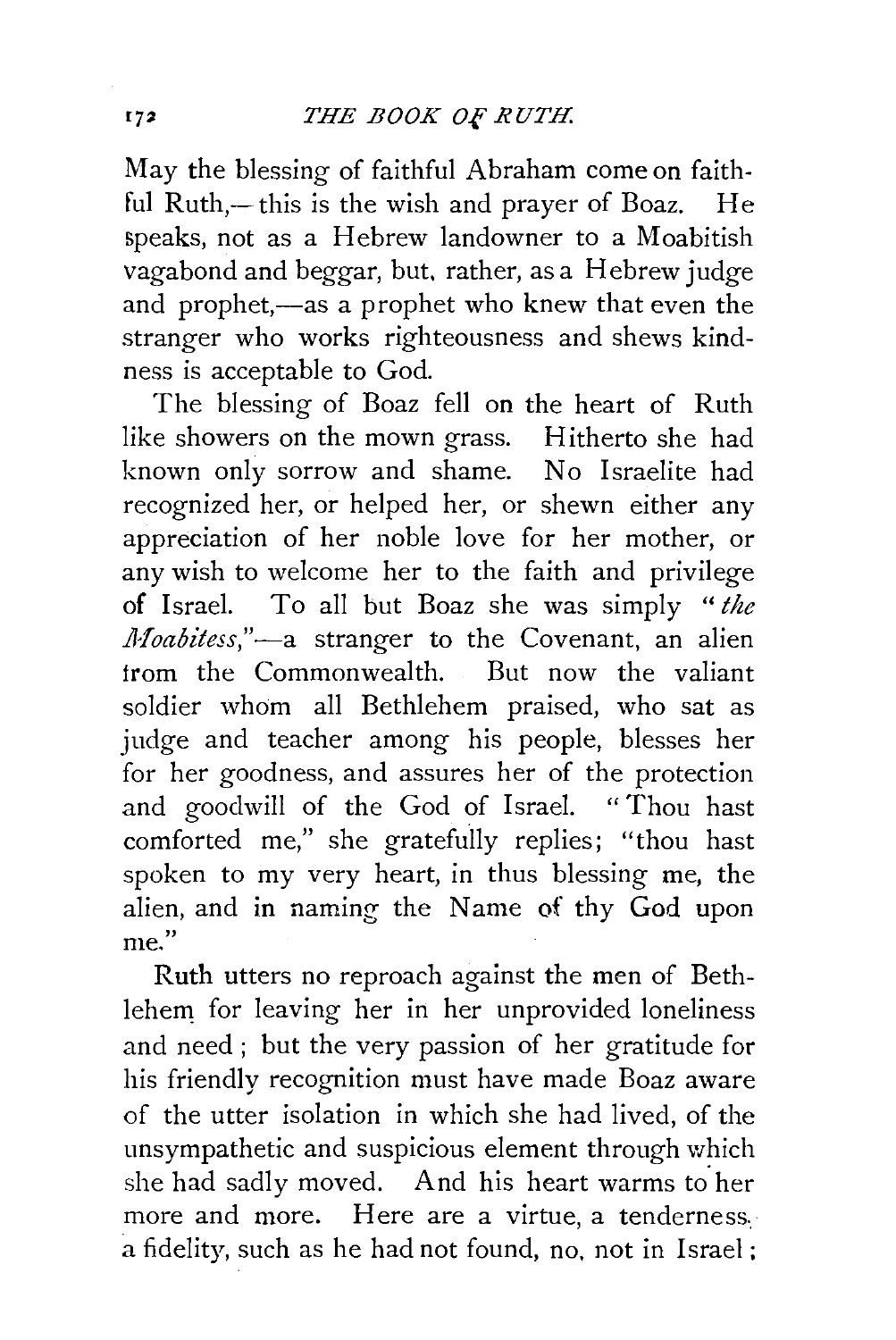and yet no man seems conscious of it : it meets with no appreciation, enlists no sympathy, wins no response. The noble love noble deeds, and those who do them; and, probably, this brave soldier felt that even his courage was as nothing to that of the \_gentle woman who stood before him. He, therefore, will hei'p her all he can. As she has come to glean in his fields, he will take care that her gleanings be ample, and that her wants be satisfied. As the reapers gather for their meal, he bids Ruth sit with them. Knowing that they will take their tone from him, he himself hands her the parched corn. When the meal is over, he bids her, instead of following the reapers afar off, glean among the sheaves,  $-$ nay, bids the reapers pull out a few ears from those they gather in their arms and let them fall where she will find them. Above all, he charges them not to " shame" her, not to jest or romp in their rude country fashion so as to put her to the blush. In any harvest-field a woman, and especially a comely woman, to whom such extraordinary favour was shewn by the "master," would only too surely become a mark for evil tongues. And we can, therefore, well understand why Boaz, who shewed his true courtesy by resolving to help Ruth in her -own way, laid so stringent a rein on the young men's lips. Happily, too, the Overseer was her friend, or, despite the strict injunction of Boaz, Ruth might have suffered much and deeply from the men who cut the barley and the women who bound it into sheaves.

Amid this shower of favours Ruth did not cease to be herself. When Boaz hands her an abundance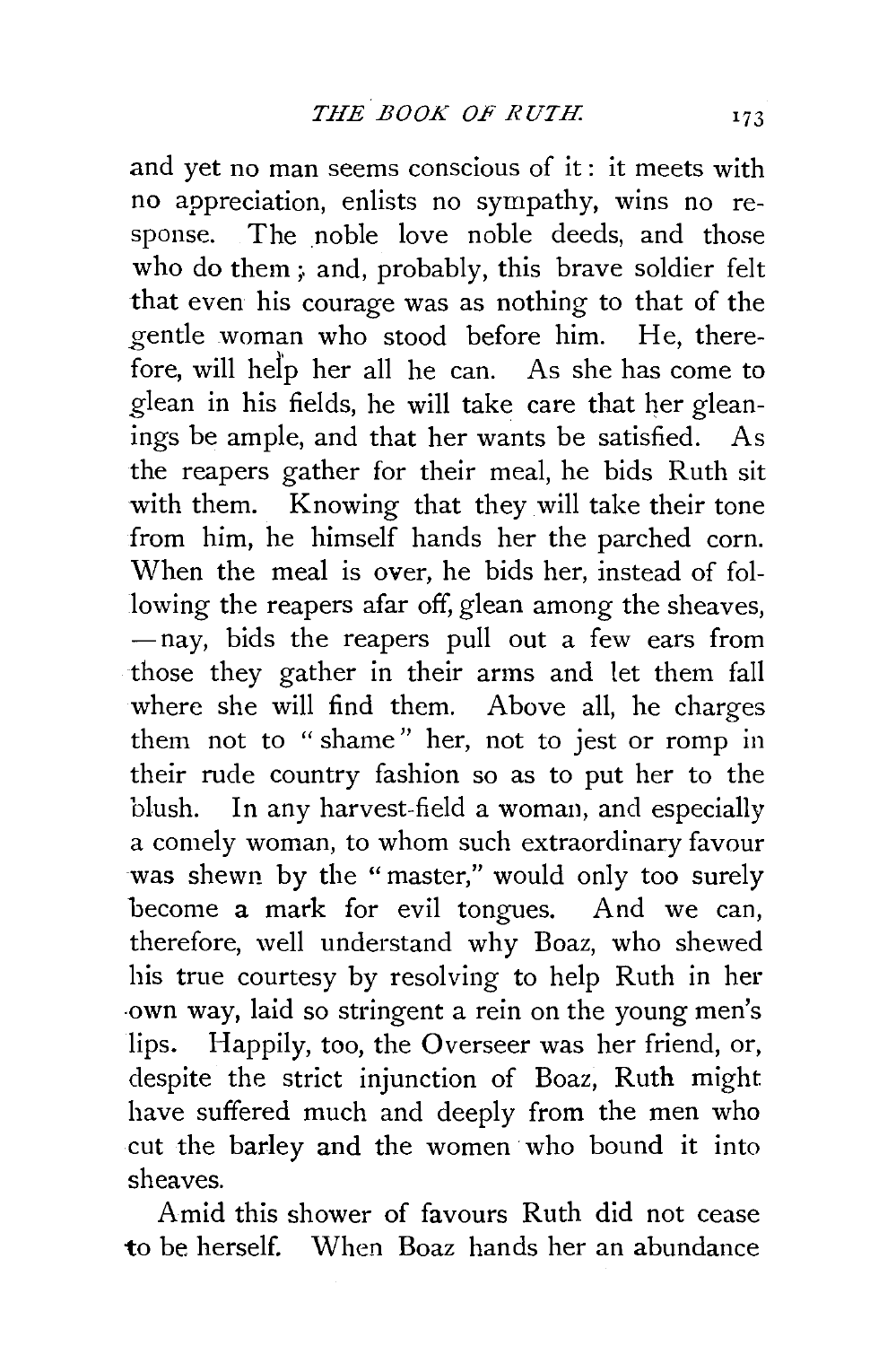of parched corn, she eats till she is satisfied-so generous is the supply; but she thinks of Naomi's hunger as she satisfies her own, and lays aside a portion of the food. Nor does she stint her labour because, by the kindness of Boaz, it is now more productive. She works on till evening, and works to such good purpose that, when she beats out her gleanings, she has upwards of fifty pounds of barley to carry home.

When Naomi sees how much Ruth has gleaned she is amazed, and cries, " Where hast thou been ? In whose field canst thou have gleaned ? " But here once more we are made to feel that we are with those in whom piety is an active and ruling power. Any woman, however selfish or godless, might have been as surprised and glad as Naomi was at this unexpected turn of fortune. But she, before even her question can be answered, and moved simply by the manifest happiness of Ruth in the abundance of her gleanings, "blesses" the man who has given her this happiness. For *this* she does not need to know who he is. Whoever had been kind and bountiful to Ruth must have meant to shew that he appreciated her virtues and felt for her misfortunes. And therefore Naomi exclaims, "Blessed be he, whoever he may be, who has taken friendly note of thee." It had been hard for her to send Ruth out to such work:- The man who had treated her beloved daughter so kindly that she came home loaded with a weight of barley, and bright and happy in the issue of her toils, has done a good deed for which she invokes on him the benediction of God.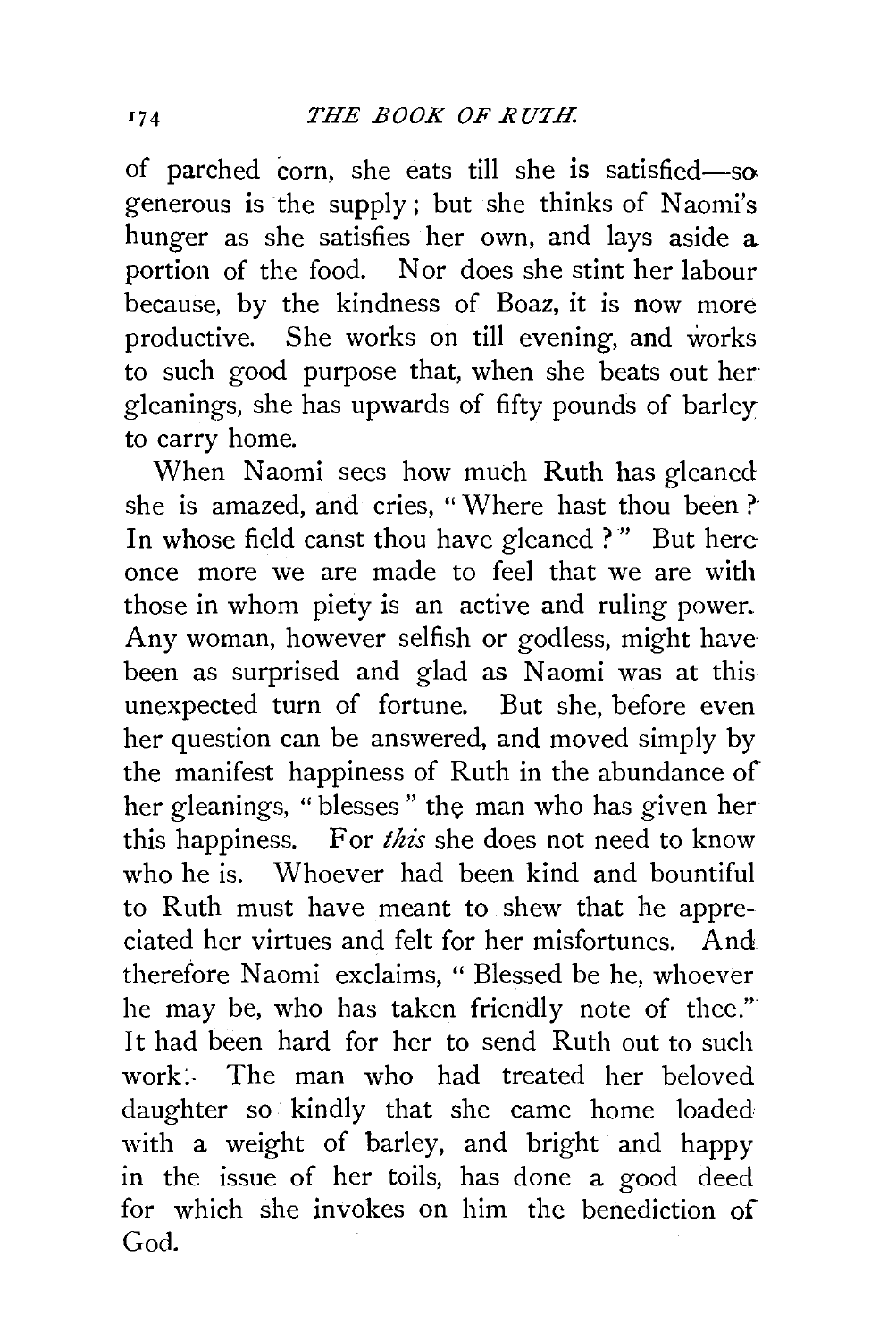When the blessing has been pronounced, Ruth tells the story of the day, and names Boaz as the man who had befriended her. She, apparently, did nof know how much the sound of this name would convey to Naomi's ears.—knew nothing probably either of the kinsmen of Elimelech or of the obligations which kinship imposed among the Hebrews. But Naomi sees the full significance of her kinsman's kindness at a glance, and breaks into a transport of religious gratitude. She explains, "The man is akin to us, one of our *goelim*" (a term the significance of which I reserve till we reach the next Chapter), and pours forth a song of praise : " Blessed be he of the Lord, who hath not left off his kindness to the living and to the dead."

If we would enter into the force of this outburst of praise, we must remember that Naomi had lost her faith-not in God indeed, but in the goodwill of God for her. She had thought that He was turned to be her foe, and the foe of the husband and sons who had been snatched from her, although she has suffered no hint of this haunting fear to escape her till now. They were dead because they had sinned in forsaking the land of the Covenant. She was bereaved, forsaken, " empty," because she had shared their sin. So, at least, she had conceived. But now, in the wonderful Providence which had led Ruth *ta*  find a friend in her valiant and wealthy kinsman, she descries a proof that God had not wholly abandoned her, that He had not left off his kindness whether to her or to the beloved dead. No one who has witnessed such a revulsion from spiritual despair to renewed hope in the Divine goodness and compas